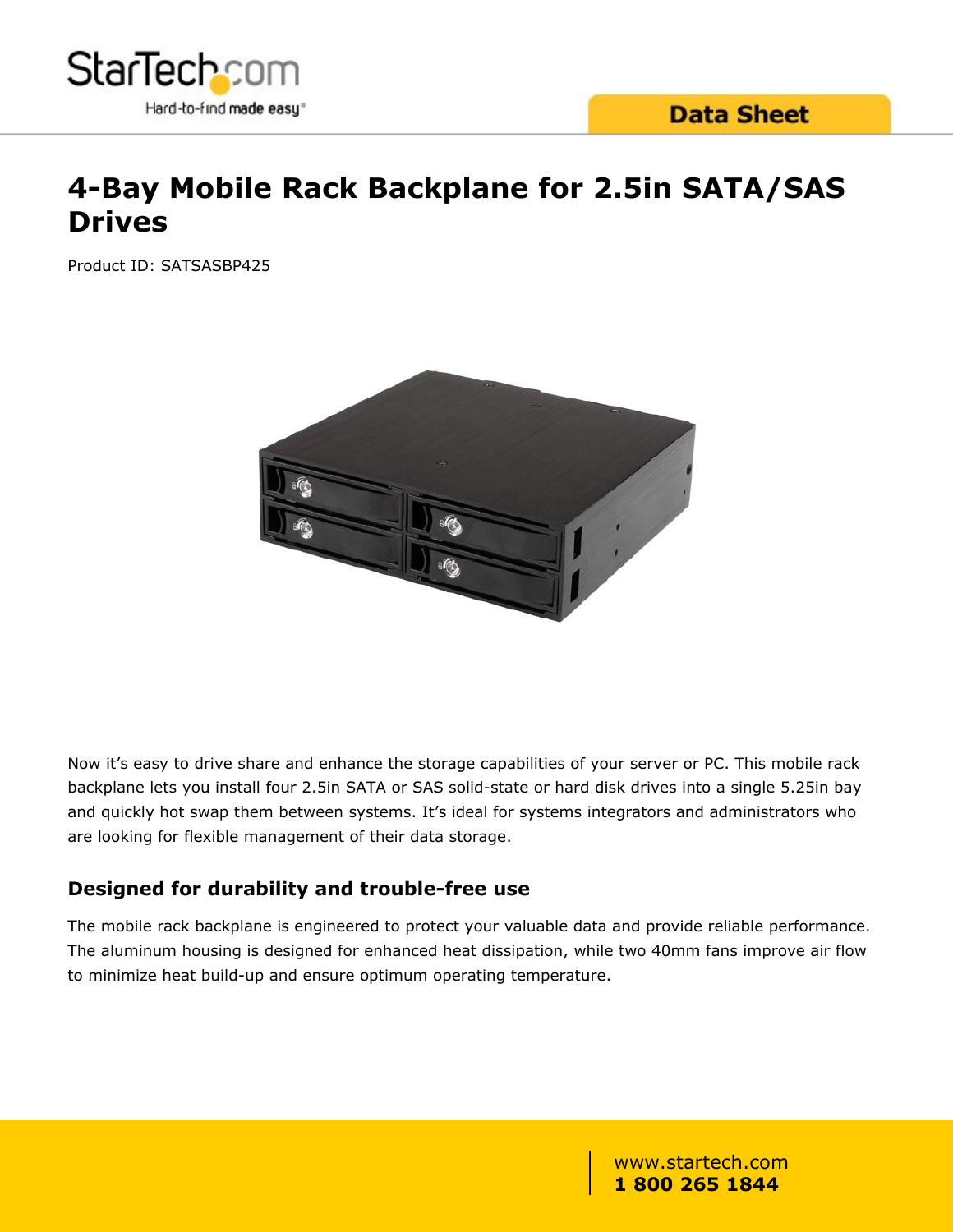

The backplane can be mounted either vertically or horizontally, for error-free tray insertion and maximum compatibility with servers or desktop computers.You can lock the removable steel trays in place, providing an enhanced level of drive protection. The Non-Scratch SATA (NSS) connector provides a high 50,000+ insertion rating, your assurance of long-lasting performance of both the drives and the bay.

## **Data Sheet**



#### **Convenient, interchangeable drive trays**

Many fast-paced work environments require drives to be removed regularly. Hot swap between systems quickly, without shutting down, with the convenient backplane.

The included drive trays are interchangeable, working with both the 4-bay backplane and the single-bay backplane (SATSASBP125) so you can hot swap between systems for easy file access.



#### **Compatible with a wide range of drives**

Designed for versatile use, the backplane supports an extensive range of both SATA or SAS based HDDs and SSDs, from 5 to 15mm in height.

To maximize the performance of your drives, the mobile rack supports SAS II and SATA III performance for transfer speeds up to 6 Gbps when paired with a compatible controller. The backplane also works with your preferred RAID controller or Hyper Duo™ controller to produce a high-performance or redundant storage solution.

The SATSASBP425 backplane is backed by a StarTech.com 2-year warranty and free lifetime technical support.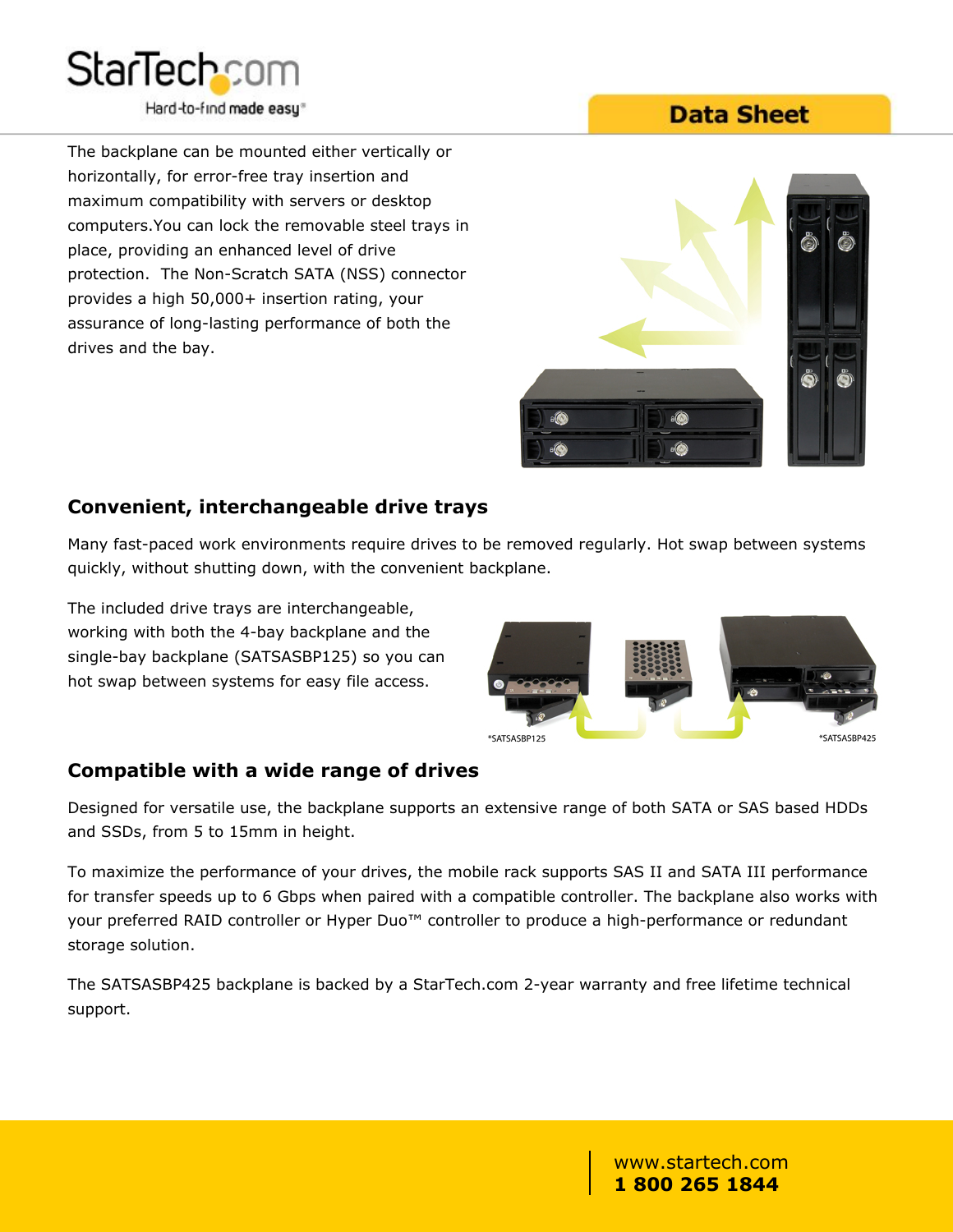

### **Data Sheet**

#### **Certifications, Reports and Compatibility**









#### **Applications**

- Systems integrators and administrators looking for flexible storage management
- Build your incremental or off-site storage back-up plan by attaching hot-swappable drives to your server or computer
- Fast-paced work environments where drives need to be replaced or removed regularly

#### **Features**

- Build your storage system by adding four 2.5in SAS or SATA drives into one 5.25in bay
- Supports a wide range of SSDs and HDDs from 5-15mm
- Easy, error free insertion of tray with vertically or horizontally mounted backplane
- Lockable, removable trays provide drive protection
- NSS connector provides 50,000+ insertion rating for long-lasting performance
- Interchangeable drive trays also work with the 1-bay backplane (SATSASBP125)
- High-quality metal housing provides enhanced heat dissipation
- Two 40mm fans to optimize ventilation
- Flammability rating of UL 94 V-O
- Support for SAS II and SATA I, II and III with file transfer speeds of up to 6Gbps
- Works with your RAID or HyperDuo controller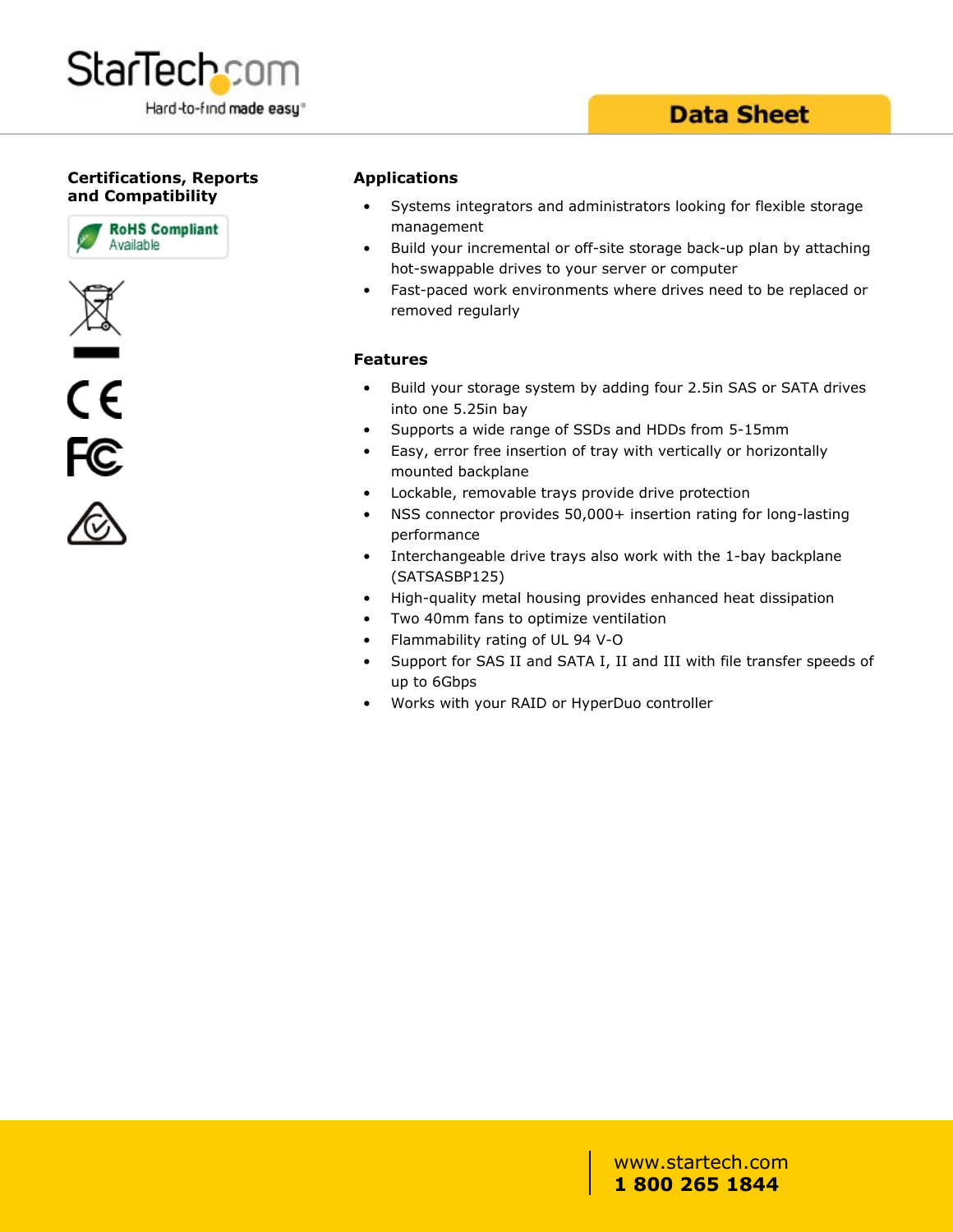

Hard-to-find made easy<sup>®</sup>

## **Data Sheet**

|                                               | Warranty                   | 2 Years                                           |  |
|-----------------------------------------------|----------------------------|---------------------------------------------------|--|
| <b>Hardware</b>                               | Compatible Drive Types     | <b>SAS &amp; SATA</b>                             |  |
|                                               | Drive Installation         | Removable                                         |  |
|                                               | Drive Size                 | 2.5in                                             |  |
|                                               | Fan Bearing Type           | Sleeve Bearing                                    |  |
|                                               | Fan(s)                     | Yes                                               |  |
|                                               | Fans                       | $2 - 40$ mm                                       |  |
|                                               | Interface                  | <b>SATA</b>                                       |  |
|                                               |                            | SAS                                               |  |
|                                               | Key Lock                   | Yes                                               |  |
|                                               | Number of 2.5 inch bays    | 4                                                 |  |
|                                               | Number of Drives           | $\overline{4}$                                    |  |
|                                               | Supported Drive Height(s)  | 5mm                                               |  |
|                                               |                            | 9.5mm                                             |  |
|                                               |                            | 12.5mm                                            |  |
|                                               |                            | 15mm                                              |  |
| <b>Performance</b>                            | Hot Swap Capability        | Yes                                               |  |
|                                               | <b>Insertion Rating</b>    | 50,000                                            |  |
|                                               | Max Drive Capacity         | Tested with hard drives up to 2TB at 7200 RPM     |  |
|                                               | Maximum Data Transfer Rate | 6 Gbps                                            |  |
|                                               | <b>MTBF</b>                | 30,000                                            |  |
|                                               | Noise Level                | 20 dBA                                            |  |
|                                               | Port Multiplier            | No                                                |  |
|                                               | Type and Rate              | SATA III (6 Gbps)                                 |  |
| Connector(s)                                  | Drive Connectors           | 4 - SATA Data & Power Combo (7+15 pin) Receptacle |  |
|                                               | <b>Host Connectors</b>     | 4 - SATA (7 pin, Data) Receptacle                 |  |
|                                               | Other Interface(s)         | 1 - LP4 (4 pin, Molex Large Drive Power) Female   |  |
| <b>Software</b>                               | OS Compatibility           | OS independent; No software or drivers required   |  |
| <b>Special Notes /</b><br><b>Requirements</b> | <b>Note</b>                | Flammability rating: UL94 - V0                    |  |
| <b>Indicators</b>                             | LED Indicators             | 4 - Drive power and activity LED                  |  |
|                                               |                            | 1 - Fan activity                                  |  |